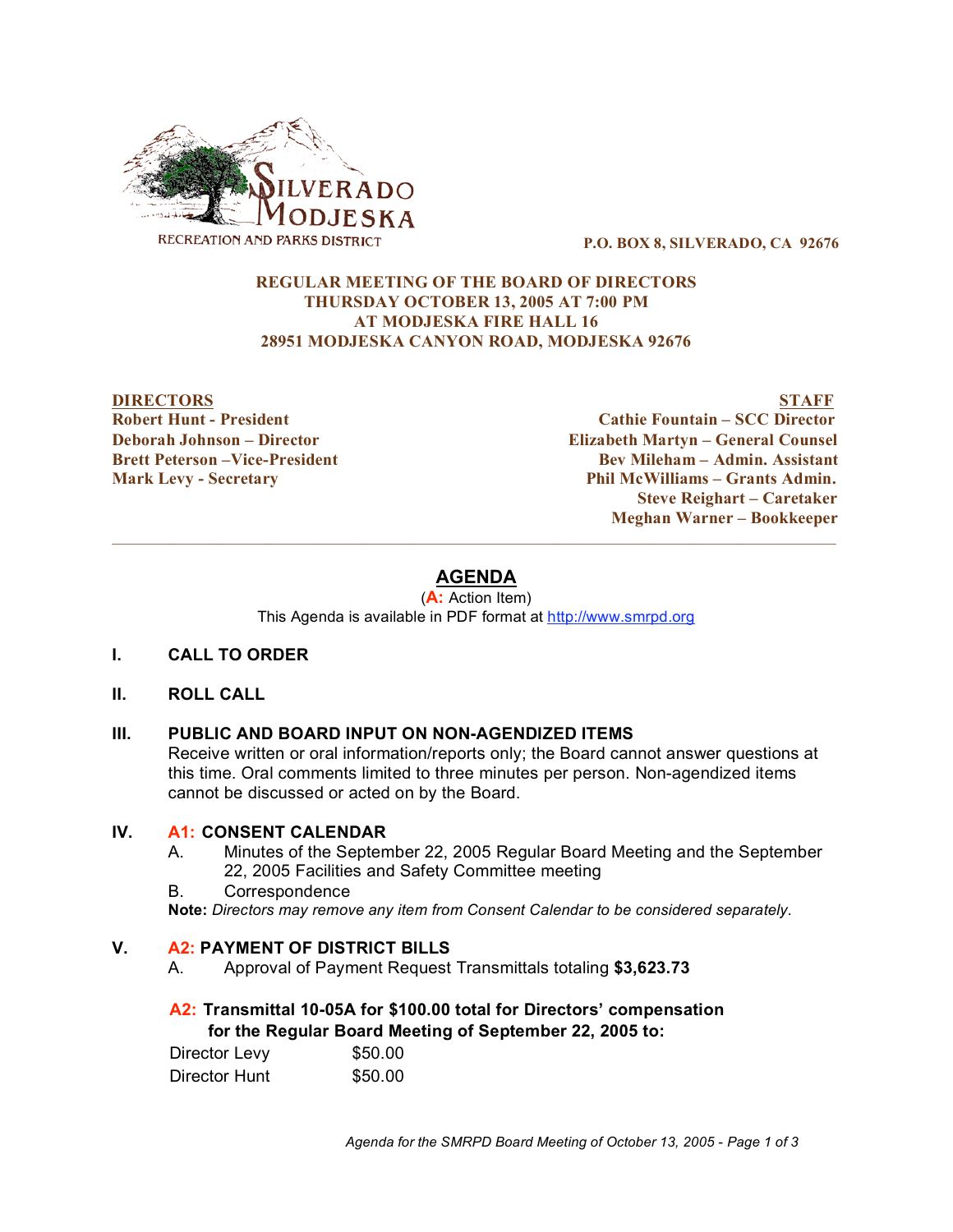## **A3: Transmittal 10-05B for \$3,523.73 total to:**

| K.J. Snyder & Associates | \$575.00 Invoice #5146 and 5164                                 |
|--------------------------|-----------------------------------------------------------------|
| Meghan M. Warner         | \$406.25 Invoice #05-77 (BOOKKEEPER)                            |
| <b>Ware Disposal</b>     | \$108.63 Invoice #5A101009                                      |
| Richard Hale, CPA        | \$1,012.50 Invoice dated 9/30/05 (AUDITOR)                      |
| Katzmaier Newell Kehr    | \$1,352.06 Inv. #107108-6813 (ARCHITECT)<br><b>RESUBMISSION</b> |
| SCWD                     | \$30.00 Late Charges                                            |
| <b>SBC</b>               | \$39.29 714-649-2428 and 714-649-2850                           |

B. Presentation of Preliminary Budget for FY 2005-2006

#### **VI. OTHER DISTRICT BUSINESS**

- A. **A3:** Discuss selection of service to trim roadside vegetation at Modjeska Park and receive input from residents about the extent of trimming. There will be a pre-meeting inspection tour at 6:30, public participation is encouraged.
- B. **A4:** Action to remove the departed Ron Molendyk as contact person on SMRPD Resolution #92503-1, Approval to Apply for Grant Funds Under the California Clean Water, Clean Air, Safe Neighborhood Parks, and Coastal Protection Act of 2002, and to replace his name with that of current Board President Robert Hunt.
- C. **A5:** Action to waive facility use fees for the Silverado Country Fair on Nov. 12, 2005, and the Silverado Halloween Party on or about October 30, 2005, since both events are for non-profit community benefit purposes.
- D. **A6:** Approve postcard mailing to advertise open position on the Board, in an amount not to exceed \$200.
- E. **A7:** Discuss and act on acquiring ownership of the cinder-block structure at the end of Silverado Canyon Road from the Inter-Canyon League for a nominal payment. The building is on U.S. Forest Service land, and the intent is a cooperative use with the USFS for a Cleveland National Forest Interpretive Center, and an Open Space and Trails Information and Meeting Center, in addition to such other uses as may be determined by the Inter-Canyon League, the U.S. Forest Service, and the District in subsequent negotiations.

#### **VII. COMMITTEES**

*NOTE: There will be no discussion of Committee issues unless specifically agendized. This Committee listing shall not be used as a mechanism to discuss non-agendized topics.*

## **STANDING COMMITTEES**

- A. RECREATION (Levy, Peterson)
- B. FINANCE (Hunt, Johnson)
- C. OPEN SPACE AND TRAILS (Hunt, Levy)
	- 1. Discuss contacts for consulting on open-space management.
- D. PERSONNEL (Hunt, Johnson)
- *E.* FACILITIES AND SAFETY (Johnson, Peterson)